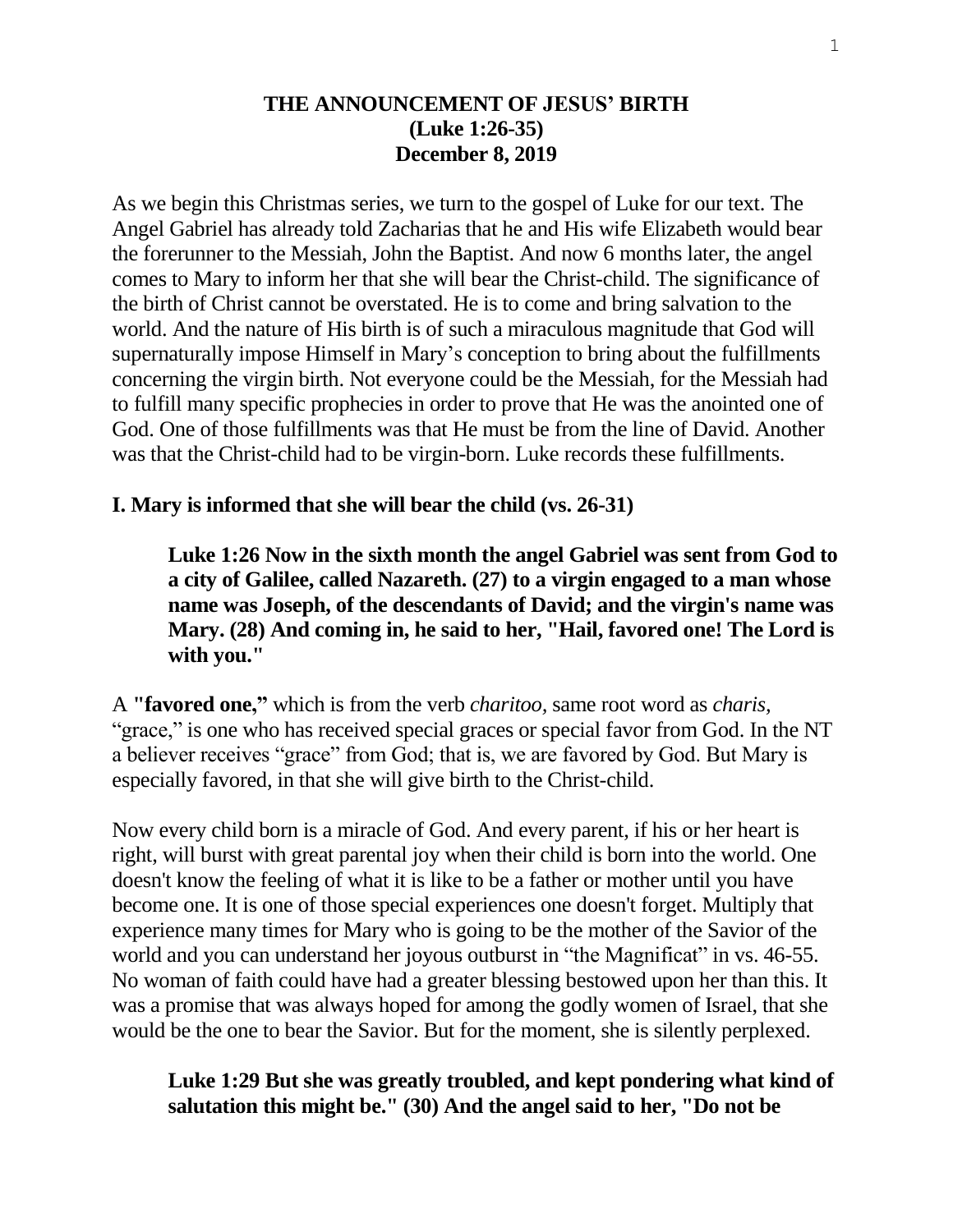### **afraid, Mary; for you have found favor with God. (31) And behold, you will conceive in your womb, and bear a son, and you shall name Him Jesus.**

There are two necessary fulfillments concerning the genealogy of the Messiah. **First,** He must be from the *physical* line of David. Mary, according to the genealogy of Luke 3, is of David's ancestry. Mary is a descendant of David, not through Solomon's line, but through David's other son Nathan. So she belongs to the nonroyal line of David. Through Mary, Jesus is of the physical line of David.

But the Messiah also must come from the *royal* line of the kings of Judah, if he is to be a king. Now Mary is not of Solomon's linage; she is not from whom the royal and Jesus does not receive His regal right to the throne through her. However, Joseph is. Joseph's ancestry runs from David through Solomon, then Rehoboam and through all of the kings of Judah. Joseph's genealogy through Solomon is given in Matthew 1. Through Joseph's linage, Jesus receives the *royal* right to the throne.

Now there is a perplexing problem that came into existence concerning the royal right to the throne through the line of these kings. When Jeconiah, the last king of Judah, who was of the royal line of David, God gave the following prophecy due to Jeconiah's wickedness:

# **Jer 22:30 Thus says the LORD, "Write this man down childless, a man who will not prosper in his days; for no man of his** [fleshly] **descendants will prosper** [by] **sitting on the throne of David or ruling again in Judah."**

When Jeremiah says, **"Write this man down childless,"** it is not that Jeconiah would not have children, he did! But the point is that no child from his fleshly line will sit on the thrown of David. Here we are stuck with a Messianic problem. For the Messiah's legal right to the throne comes from the linage of the kings of Judah, through Solomon's linage and including Jeconiah, then how is Jesus going to overcome this curse that no offspring of the fleshly line of Jeconiah will sit on David's throne? How is the Messiah going to gain His *legal* right to the throne of David, which must come from the linage of Solomon all the way down through Jeconiah?

Amazingly, this problem is overcome by the virgin birth. Christ gains His royal right to the throne through Joseph. But on the other hand, He gains His physical or fleshly right to the throne through Mary. Both Mary and Joseph are significant. Jesus possesses the *physical right* through Mary and the *royal right* through Joseph.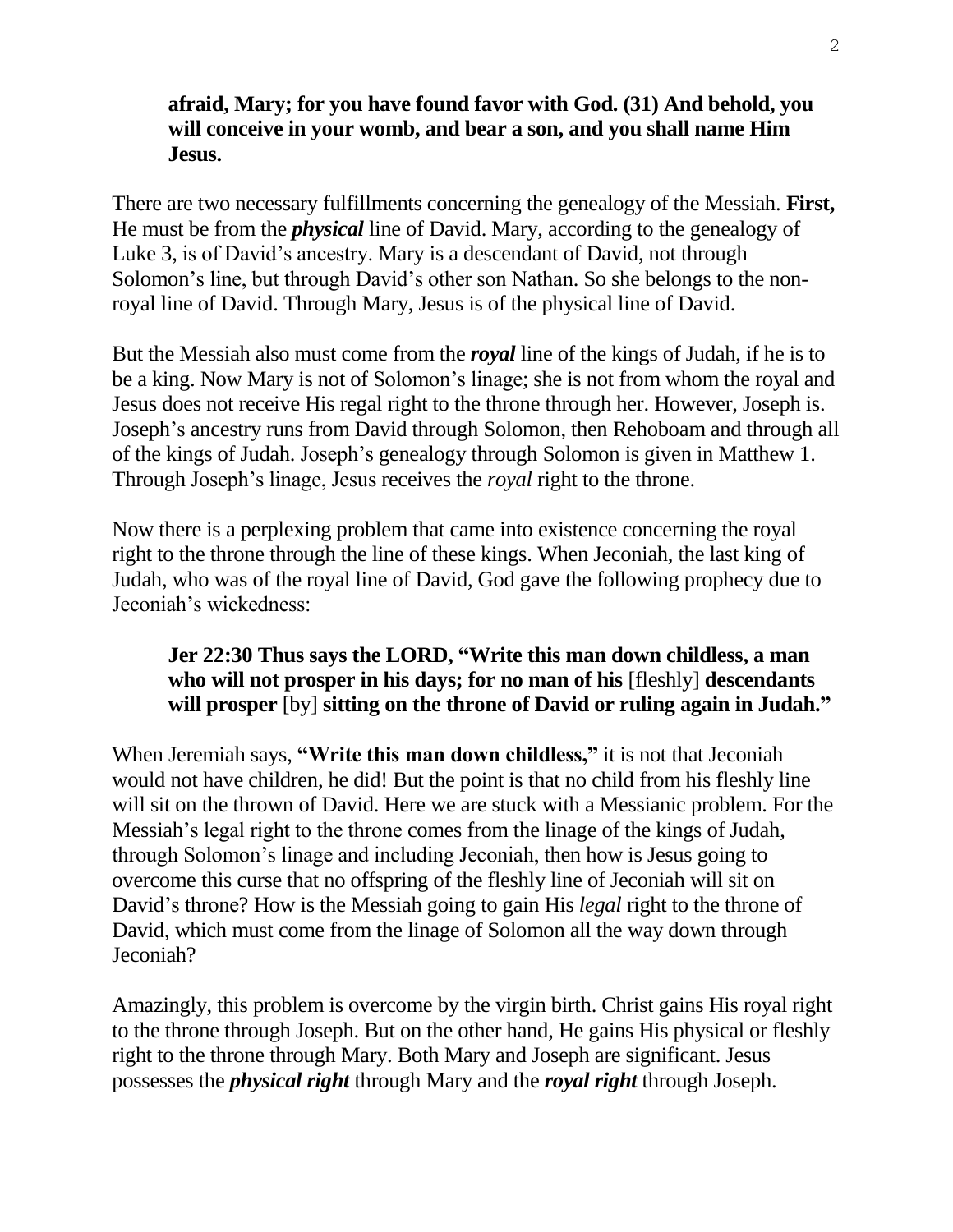### **II. The greatness of the Christ-child (vs. 31-32)**

Verses 31-32 express the greatness of this child who Mary will conceive.

**Luke 1:31 And behold, you will conceive in your womb, and bear a son, and you shall name Him Jesus. (32) He will be great, and will be called the Son of the Most High; and the Lord God will give Him the throne of His father David. (33) And He will reign over the house of Jacob forever and His kingdom will have no end."**

There are four descriptions used to designate the stature and purpose of this child.

## **1. "You shall name Him, Jesus" v. 31 (reveals the purpose of His coming)**

Heaven-given names always have etymological significance. "Jesus" means "Jehovah saves." This proclaims the purpose of the child who is to be born. He is "YHWH who saves."

## **2. "He will be great" v. 32 (reveals His reputation)**

i<br>L

The term "great" comes from the Greek word *megas*—from which we derive the word "mega," "megabytes," "megabucks," "megatons." He will be *MEGA!* Man is quick to give accolades to describe people's achievements, but not God. When God uses the word, it has powerful significance. Christ's impact upon the world would be undeniable. His greatness will surpass all others. *The world will recognize His greatness as one who is without equal.* 

### **3. "He will be called the Son of the Most High" v. 32 (reveals His origins)**

His roots are from heaven, not from the earth. You and I begin from earth and hopefully we will ascend to heaven. But Jesus originates from heaven and descended to the earth. And we are merely sons of men, but this one is the Son of **"the Most High,"** lit. (*hupsistos*, "from the Highest"). <sup>1</sup> Verse 35 also reads, **"He shall be called the Son of God."** That is, He comes from the Heavenly Father and is divine in nature.

Here the basic thought of "son" must be understood from the ancient Near Eastern frame of mind. To be called the "son of" something is to state the characteristics of

<sup>&</sup>lt;sup>1</sup>The OT used two words that were rendered "Most High": the word *elyown* (53 times; see Gen 14:18; it often had a secular use) which means, "elevated," and the word, *illay* (10 times, only found in Daniel), which means "highest."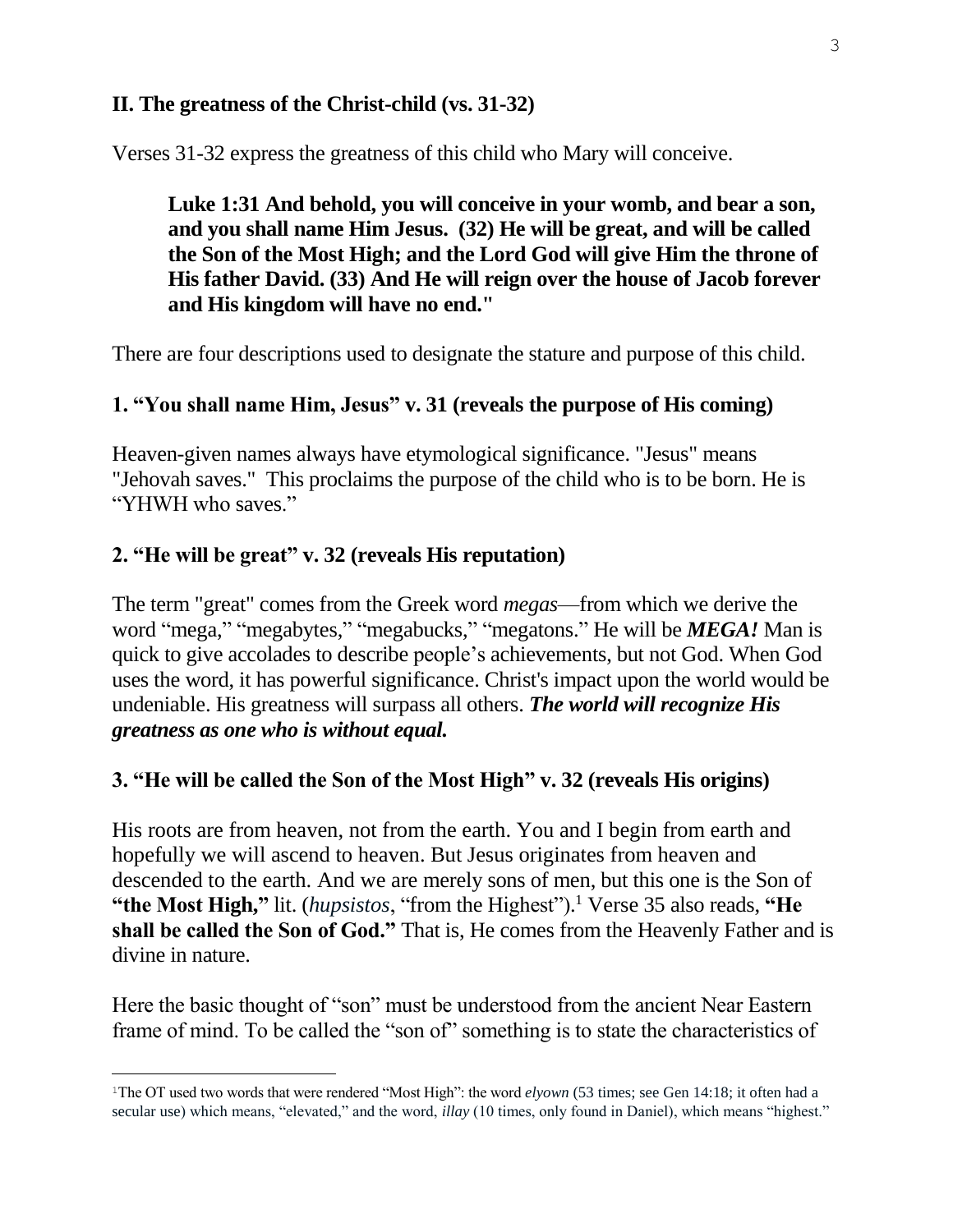that which it designates. A dog begets a dog, a cat begets a cat, and a man begets man. No one has yet to enter our house and look at our dog Nicky and say, "is this your daughter." Upon a closer look you will notice that Nicky and I have no resemblance. You will immediately notice that she is a dog which means she must have had dogs as parents. When we read that Jesus is "the only begotten Son of God" (John 3:16), it means that He too must be God, for only God begets God.

The Jews understood this and according to John 5:18, they sought to kill Him because **"He not only was breaking the Sabbath, but also was calling God His own Father, making Himself equal with God."** They understood the significance of Jesus calling God His Father. You and I proceed from our parents, but Jesus proceeds from the "highest" being. Thus Gabriel implies, *'Mary, the reason why you do not need a man in this conception is because He is of God.'* It is the Most High who will conceive His Son in your womb.

As being from **"the Most High,"** is signifies how great His authority is. This word particularly emphasizes the greatness of His authority. He has absolute authority to reign over everything, including authority over the rulers of nations. Nothing is *not* to be under His jurisdiction.

#### **4. "He will inherit the eternal throne of David" v. 32b-33 (His Coronation)**

### **Luke 1:32b "…and the Lord God will give Him the throne of His father David. (33) And He will reign over the house of Jacob forever and His kingdom will have no end."**

The Old Testament had predicted that the throne of David would last **"forever."** In that it will last for eternity indicates that this was to be spiritually understood. The same may be said concerning His reign over the house of Jacob (Israel). He reigns over the house of Jacob "forever." Gabriel adds **"and His kingdom will have no end."** In that these are stated in terms of eternity, whether speaking of throne, house of Jacob, or kingdom, we should understand that we are speaking of a spiritual reign, not an earthly one.

His kingdom does have an earthly impact as we shall see, but none the less, it is fulfilled in spiritual terms, in which we are to see the outward manifestations in the world. The New Testament patently teaches that this was fulfilled when Christ took the throne at the right hand of the Father, thus accomplishing the true fulfillment of the Old Testament prophecies concerning the throne of David. Jesus holds the throne at the right hand of the Father forever; and since He holds that throne forever, He is never going to leave it in order to set up an earthly throne in earthly Jerusalem.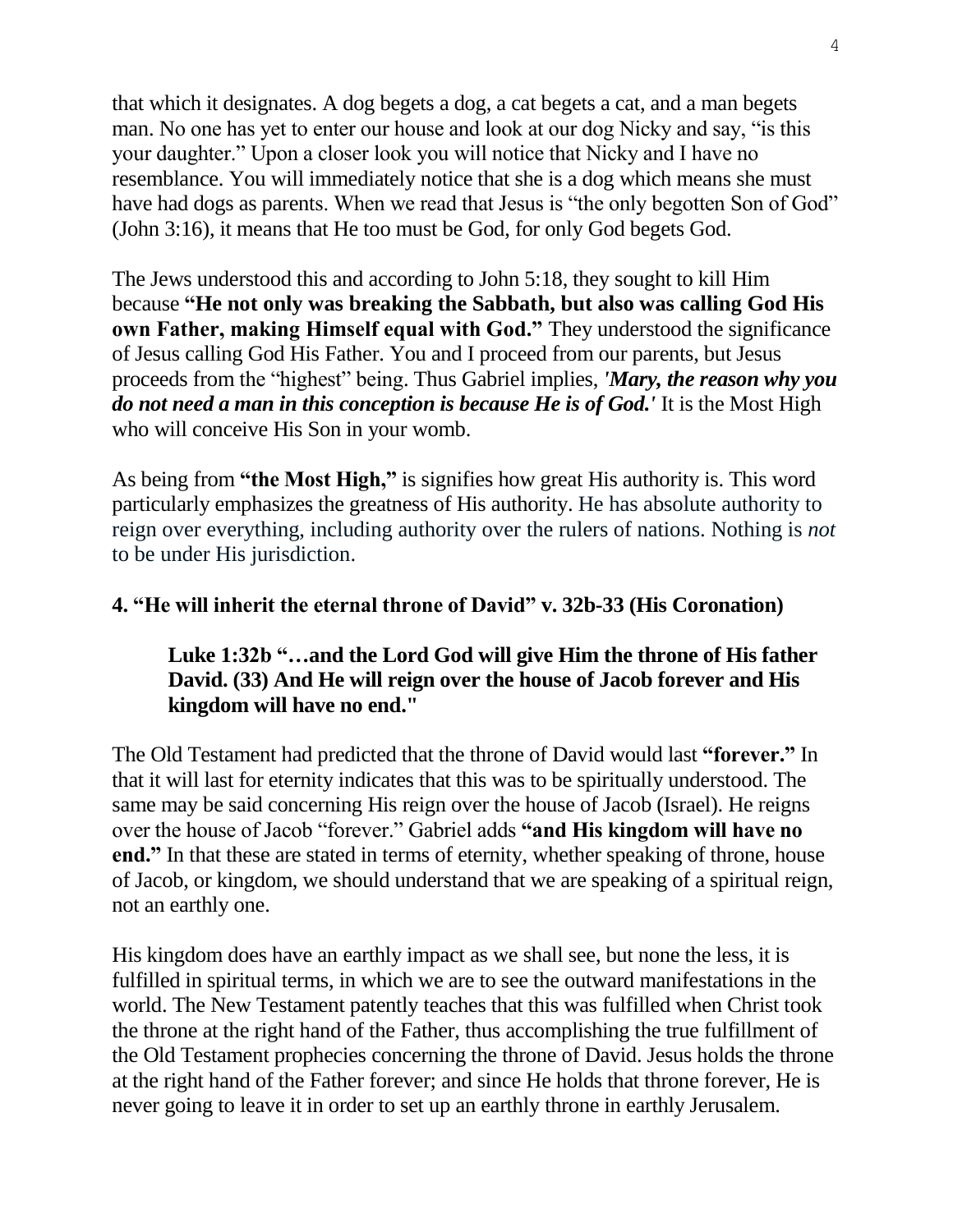And in that He is **"of the Most High,"** it indicates that His position of authority goes further than "ruling in men's hearts," although this is the essential way He rules, but also that He *legislates* over *the nations* of the world. Jesus title is **"the King of kings and the Lord of lords."** It was the purpose of God that the Son would reign even over the governments of the world in righteousness.

*Isa 9:6 For a child will be born to us, a son will be given to us; and the government will rest on His shoulders; … (7) There will be no end to the increase of His government or of peace, on the throne of David and over his kingdom.*

Now in that He is the *Son of the Most High,* there is no one on earth who can rule above Him. Jesus is the King of kings and the Lord of lords. His reign is not merely just over the church, but over the whole earth and over all nations. Stick with me on this one, because this is where I often lose company.

*Ps 110:1 The LORD says to my Lord, "Sit at My right hand, until I make Thine enemies a footstool for Thy feet." (2) The LORD* [the Father]*will stretch forth Thy strong scepter from Zion, saying* [to the Son]**,** *"Rule in the midst of Thine enemies.*

The Psalm indicates that the rule of Jesus is both royal and religious; it is legislative and priestly.

*Ps 110:4 The LORD has sworn and will not change His mind, "Thou art a priest forever according to the order of Melchizedek"* ["king of righteousness"]**.** *(5) The Lord* [small cased letters] *is at Thy right hand; He will shatter kings in the day of His wrath. (6) He will judge among the nations, He will fill them with corpses; He will shatter the chief men over a broad country.*

Nations can ill afford to reject the gospel of His rule. Even those who are the "chiefs" or "heads" over the people of a broad land; in other words, vast regions, large kingdoms, will be shattered.

Then *YHWH* says in Psalm 2

*Ps 2:8 Ask of Me, and I will surely give the nations as Thine inheritance, and the very ends of the earth as Thy possession. (9) Thou shalt break them with a rod of iron, Thou shalt shatter them like earthenware. (10) Now*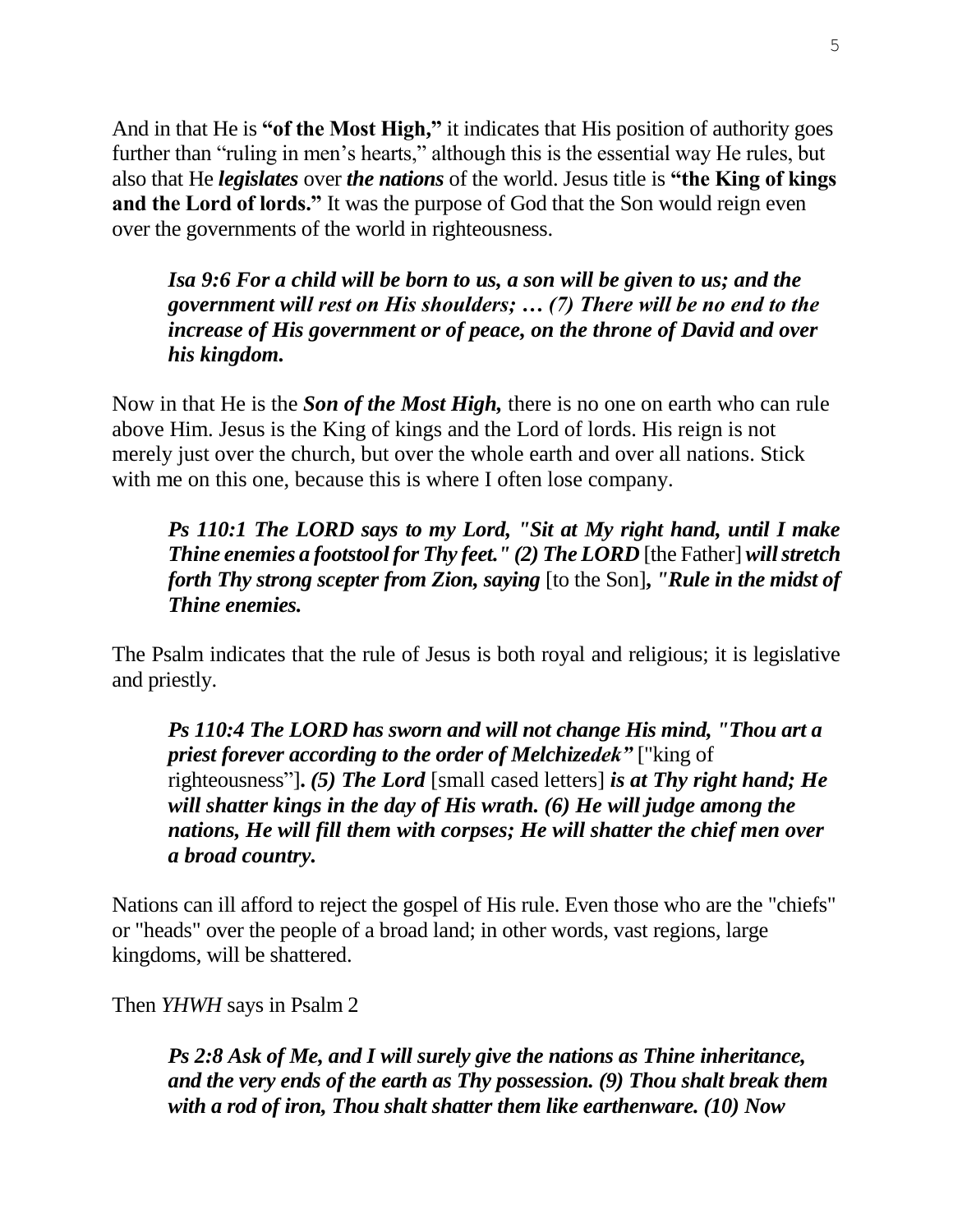*therefore, O kings, show discernment* [lit. "regard instruction"]*; take warning, O judges* [from *shapat,* "you who govern"] *of the earth. (11) Worship* [*abad,* "work" or "serve"] *the LORD with reverence, and rejoice with trembling. (12) Do homage* [lit., "kiss"; "Give highest respect"] *to the Son, lest He become angry, and you perish in the way, for His wrath may soon be kindled. How blessed are all who take refuge in Him.*

Rev 1:5 states that Jesus already rules over **"***the kings of the earth."*

This child is "of the highest" and is to be regarded as both, Savior and Ruler. He is the Savior of individuals who personally invite Him into their lives, but He will be the Sovereign ruler over all of the nations. It is His prerogative to judge or bless the nations as He sees fit.

# **The laws of nature are the laws of God, whose authority can be superseded by no power on earth. –George Mason, June 12, 1776**

Today's liberals say "You cannot legislate morality." Such remarks are utter nonsense. Every law that exists is the legislation of someone's morality. "It is not a matter of *if* morality can be legislated, only *whose* morality will be legislated." For 150 years in this country the courts upheld "the moral law" as contained in the Bible as our standard as a people. And they revered Christ as the Sovereign Ruler of the world (remember the motto of the American Revolution was, **"No king but King Jesus").**

# **III. Mary's reaction to the angel's message**

# **Luke 1:34 Mary said to the angel, "How can this be, since I am a virgin?**

Mary's response is actually said in a very peculiar way. The Greek word for virgin, *parthenos,* is not used here and what she actually says in the Greek is **"How can this be, since I know no man?"** The term "to know" was an idiom used when referring to sexual relationships. Mary is saying, **"I know no man sexually** (present tense)**."**  This is somewhat surprising since the Greek translation of the OT never uses this tense when applied to the idiom of sexually knowing another person. Grammarians have recognized this peculiar use. It is one thing to say, "I have had no sex" (past tense), but she actually says, "I know no man sexually" (present tense). She is indicating not only that she has had no sex, but she is not intending on having any sex until she consummates her marriage with Joseph. Thus she asks, *"How can I become pregnant since I am not having sex with any man?"* By saying this, she doesn't mean that she won't have relations with Joseph in the future, but she wants to know